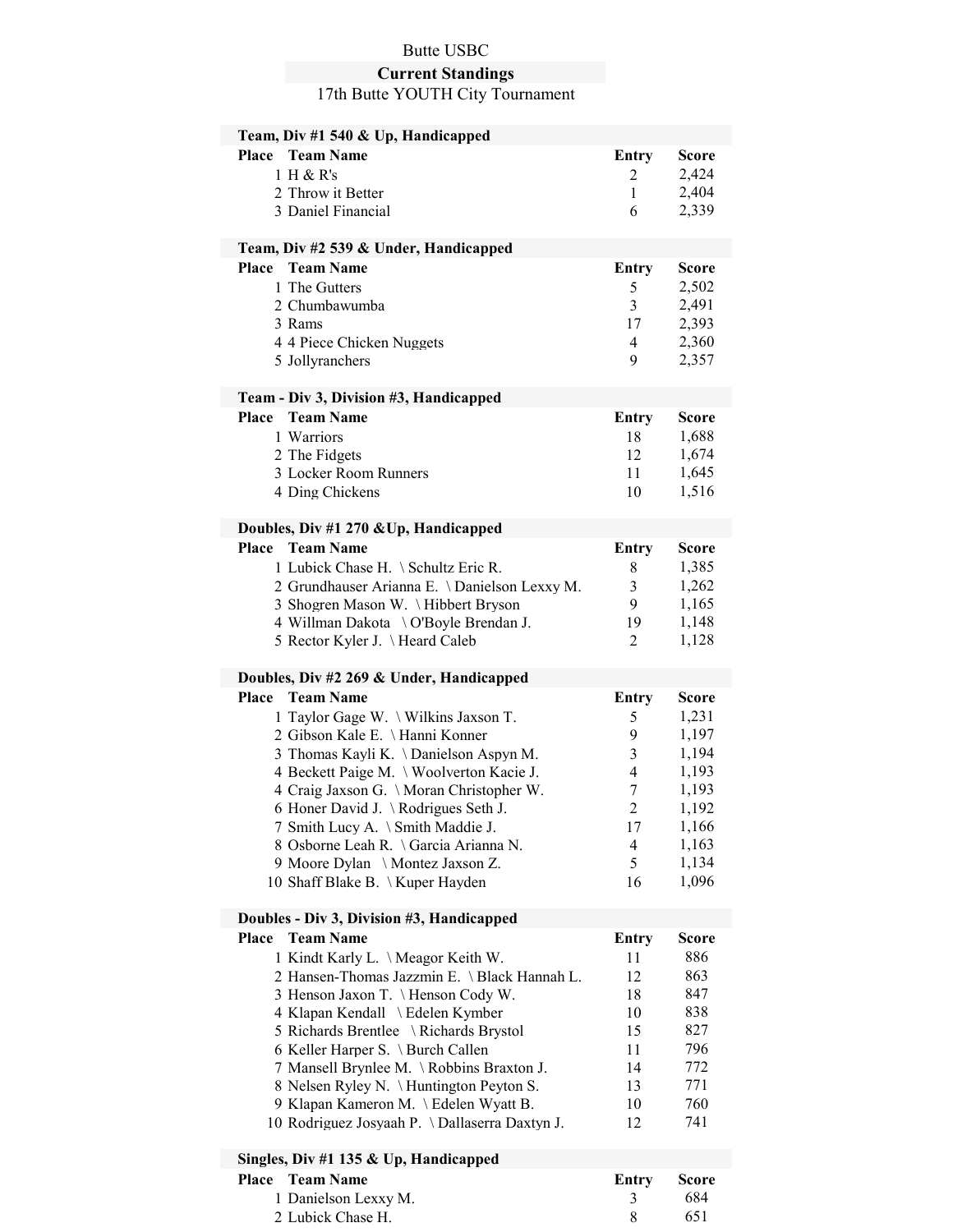| 3 O'Boyle Brendan J.     | 19            | 630 |
|--------------------------|---------------|-----|
| 4 Shogren Mason W.       | 9             | 617 |
| 5 Grundhauser Arianna E. | 3             | 614 |
| 6 Schultz Eric R.        | 8             | 582 |
| 7 Heard Caleb            | $\mathcal{D}$ | 568 |
| 8 Willman Dakota         | 19            | 567 |
| 9 Honer David J.         | $\mathcal{D}$ | 563 |
| 10 Rector Kyler J.       |               | 556 |

## Singles, Div #2 134 & Under, Handicapped

| Place | <b>Team Name</b>       | Entry                       | Score |
|-------|------------------------|-----------------------------|-------|
|       | 1 Montez Jaxson Z.     | 5                           | 670   |
|       | 2 Wilkins Jaxson T.    | 5                           | 656   |
|       | 3 Woolverton Kacie J.  | 4                           | 645   |
|       | 4 Smith Lucy A.        | 17                          | 637   |
|       | 5 Gibson Kale E.       | 9                           | 634   |
|       | 6 Moran Christopher W. | 7                           | 633   |
|       | 6 Taylor Gage W.       | 5                           | 633   |
|       | 8 Beckett Paige M.     | 4                           | 631   |
|       | 9 Danielson Aspyn M.   | 3                           | 629   |
|       | 10 Thomas Kayli K.     | 3                           | 613   |
|       | 11 Hibbert Bryson      | 9                           | 607   |
|       | 12 Smith Maddie J.     | 17                          | 600   |
|       | 13 Osborne Leah R.     | 4                           | 596   |
|       | 14 Craig Jaxson G.     | 7                           | 595   |
|       | 15 Kuper Hayden        | 16                          | 588   |
|       | 16 Rodrigues Seth J.   | $\mathcal{D}_{\mathcal{L}}$ | 573   |
|       | 17 Hanni Konner        | 9                           | 557   |
|       | 18 Garcia Arianna N.   | 4                           | 551   |
|       | 18 Moore Dylan         | 5                           | 551   |
|       | 20 Shaff Blake B.      | 16                          | 534   |

### Singles - Div 3, Division #3, Handicapped

| Place | <b>Team Name</b>           | Entry | Score |
|-------|----------------------------|-------|-------|
|       | 1 Nelsen Ryley N.          | 13    | 446   |
|       | 2 Black Hannah L.          | 12    | 438   |
|       | 3 Edelen Kymber            | 10    | 430   |
|       | 4 Meagor Keith W.          | 11    | 426   |
|       | 5 Rodriguez Josyaah P.     | 12    | 418   |
|       | 6 Henson Cody W.           | 18    | 415   |
|       | 7 Richards Brentlee        | 15    | 412   |
|       | 8 Hansen-Thomas Jazzmin E. | 12    | 408   |
|       | 8 Kindt Karly L.           | 11    | 408   |
|       | 10 Keller Harper S.        | 11    | 406   |
|       | 11 Richards Brystol        | 15    | 404   |
|       | 12 Henson Jaxon T.         | 18    | 397   |
|       | 13 Burch Callen            | 11    | 395   |
|       | 14 Mansell Brynlee M.      | 14    | 382   |
|       | 15 Dallaserra Daxtyn J.    | 12    | 366   |
|       | 16 Robbins Braxton J.      | 14    | 365   |
|       | 17 Huntington Peyton S.    | 13    | 363   |
|       | 18 Edelen Wyatt B.         | 10    | 361   |
|       | 19 Klapan Kendall          | 10    | 352   |
|       | 20 Klapan Kameron M.       | 10    | 343   |

## All Events, Div #1 Boys 135 & Up, Handicapped

| Place Team Name |                    | Entry | <b>Score</b> |
|-----------------|--------------------|-------|--------------|
|                 | 1 Lubick Chase H.  |       | 1.919        |
|                 | 2 Honer David J.   |       | 1.840        |
|                 | 3 Rector Kyler J.  |       | 1.744        |
|                 | 4 Heard Caleb      |       | 1.703        |
|                 | 5 Shogren Mason W. | Q     | 1.699        |

### All Events, Div #1 Girls 135 & Up, Handicapped

| <b>Place</b> Team Name |  | Entry Score |  |
|------------------------|--|-------------|--|
| 1 Danielson Lexxy M.   |  | 3 1.998     |  |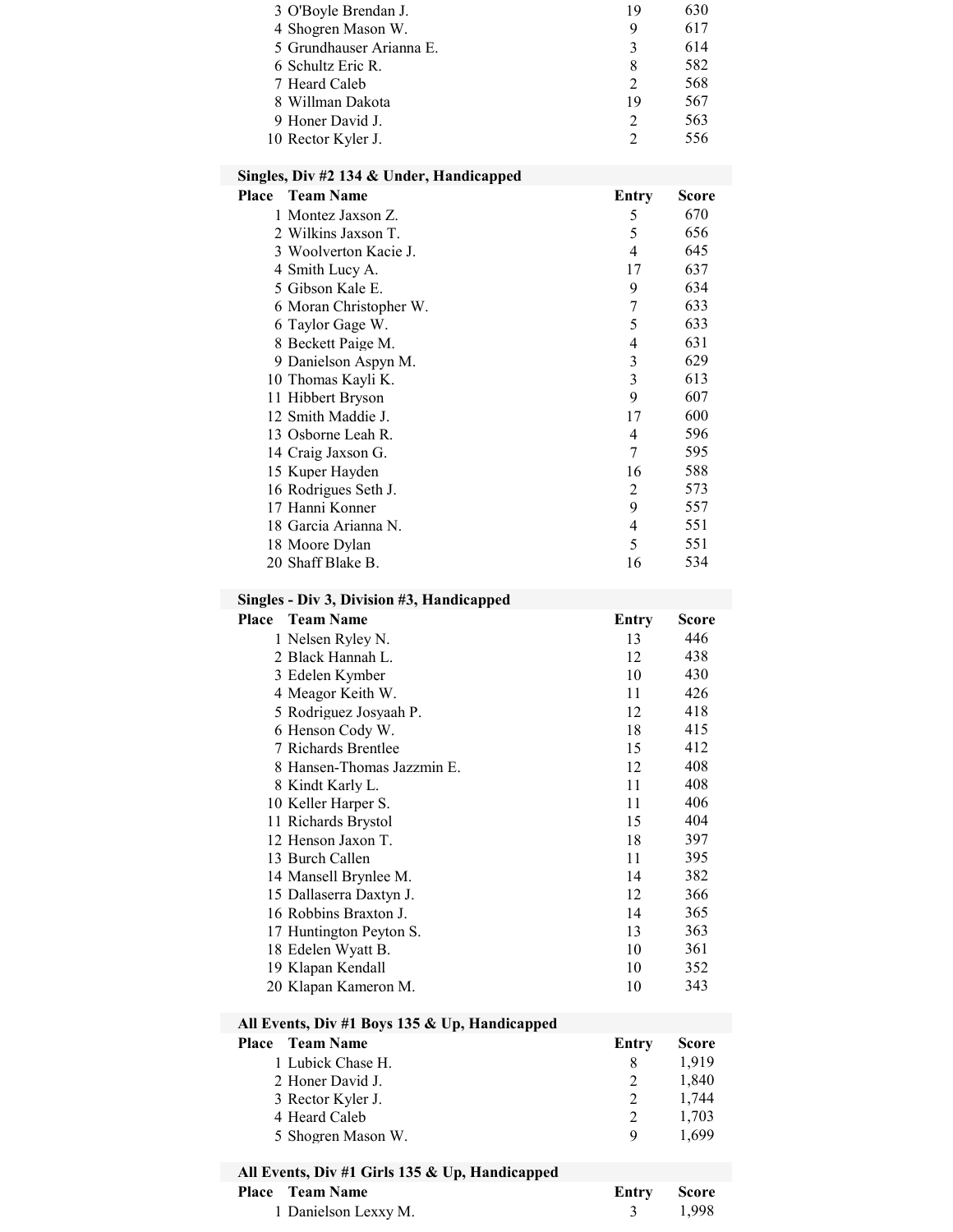| 2 Grundhauser Arianna E.                                                                                                                                                                                                                              | 3                                                                                                          | 1,822                                                                                                  |
|-------------------------------------------------------------------------------------------------------------------------------------------------------------------------------------------------------------------------------------------------------|------------------------------------------------------------------------------------------------------------|--------------------------------------------------------------------------------------------------------|
| All Events, Div #2 Boys 134 & Under, Handicapped                                                                                                                                                                                                      |                                                                                                            |                                                                                                        |
| <b>Team Name</b><br><b>Place</b><br>1 Taylor Gage W.<br>2 Hibbert Bryson<br>3 Wilkins Jaxson T.<br>4 Montez Jaxson Z.<br>5 Gibson Kale E.<br>6 Moran Christopher W.<br>7 Craig Jaxson G.<br>8 Moore Dylan<br>9 Rodrigues Seth J.<br>10 Hanni Konner   | <b>Entry</b><br>5<br>9<br>5<br>5<br>9<br>17<br>17<br>5<br>$\overline{2}$<br>9                              | <b>Score</b><br>1,933<br>1,898<br>1,880<br>1,828<br>1,827<br>1,810<br>1,802<br>1,735<br>1,715<br>1,706 |
| All Events, Div #2 Girls 134 & Under, Handicapped                                                                                                                                                                                                     |                                                                                                            |                                                                                                        |
| Place<br><b>Team Name</b><br>1 Beckett Paige M.<br>2 Danielson Aspyn M.<br>3 Woolverton Kacie J.<br>4 Thomas Kayli K.<br>5 Smith Lucy A.<br>6 Smith Maddie J.<br>7 Osborne Leah R.<br>7 Garcia Arianna N.                                             | <b>Entry</b><br>4<br>3<br>$\overline{4}$<br>$\overline{3}$<br>17<br>17<br>$\overline{4}$<br>$\overline{4}$ | <b>Score</b><br>1,884<br>1,848<br>1,833<br>1,817<br>1,813<br>1,790<br>1,710<br>1,710                   |
| All Events - Div 3, Boys, Handicapped                                                                                                                                                                                                                 |                                                                                                            |                                                                                                        |
| Place<br><b>Team Name</b><br>1 Henson Cody W.<br>2 Meagor Keith W.<br>3 Rodriguez Josyaah P.<br>4 Henson Jaxon T.<br>5 Burch Callen<br>6 Edelen Wyatt B.<br>7 Klapan Kameron M.<br>8 Dallaserra Daxtyn J.                                             | Entry<br>18<br>11<br>12<br>18<br>11<br>10<br>10<br>12                                                      | <b>Score</b><br>1,304<br>1,293<br>1,280<br>1,218<br>1,202<br>1,150<br>1,099<br>1,077                   |
| All Events - Div 3, Girls, Handicapped                                                                                                                                                                                                                |                                                                                                            |                                                                                                        |
| Place<br><b>Team Name</b><br>1 Hansen-Thomas Jazzmin E.<br>2 Edelen Kymber<br>3 Kindt Karly L.<br>4 Black Hannah L.<br>5 Keller Harper S.<br>6 Klapan Kendall                                                                                         | <b>Entry</b><br>12<br>10<br>11<br>12<br>11<br>10                                                           | Score<br>1,298<br>1,278<br>1,262<br>1,249<br>1,203<br>1,068                                            |
| Scratch All Events, Div #1 Boys 135 & Up, Scratch                                                                                                                                                                                                     |                                                                                                            |                                                                                                        |
| <b>Team Name</b><br>Place<br>1 Lubick Chase H.<br>2 Honer David J.<br>3 Rector Kyler J.<br>4 Shogren Mason W.<br>5 Heard Caleb<br>6 Schultz Eric R.<br>7 O'Boyle Brendan J.<br>8 Willman Dakota<br>9 Richards Doyle Dallas H.<br>10 Martinich Acen A. | <b>Entry</b><br>6<br>$\overline{2}$<br>1<br>9<br>1<br>8<br>19<br>19<br>1<br>6                              | <b>Score</b><br>1,589<br>1,501<br>1,390<br>1,240<br>1,226<br>1,047<br>1,023<br>994<br>484<br>472       |
| Scratch All Events, Div #1 Girls 135 & Up, Scratch                                                                                                                                                                                                    |                                                                                                            |                                                                                                        |
| <b>Team Name</b><br>Place<br>1 Danielson Lexxy M.<br>2 Grundhauser Arianna E.<br>3 Gelling-Kindt Brooklinn R.                                                                                                                                         | <b>Entry</b><br>3<br>3<br>6                                                                                | <b>Score</b><br>1,602<br>1,369<br>452                                                                  |

# Scratch All Events, Div #2 Boys 134 & Under, Scratch